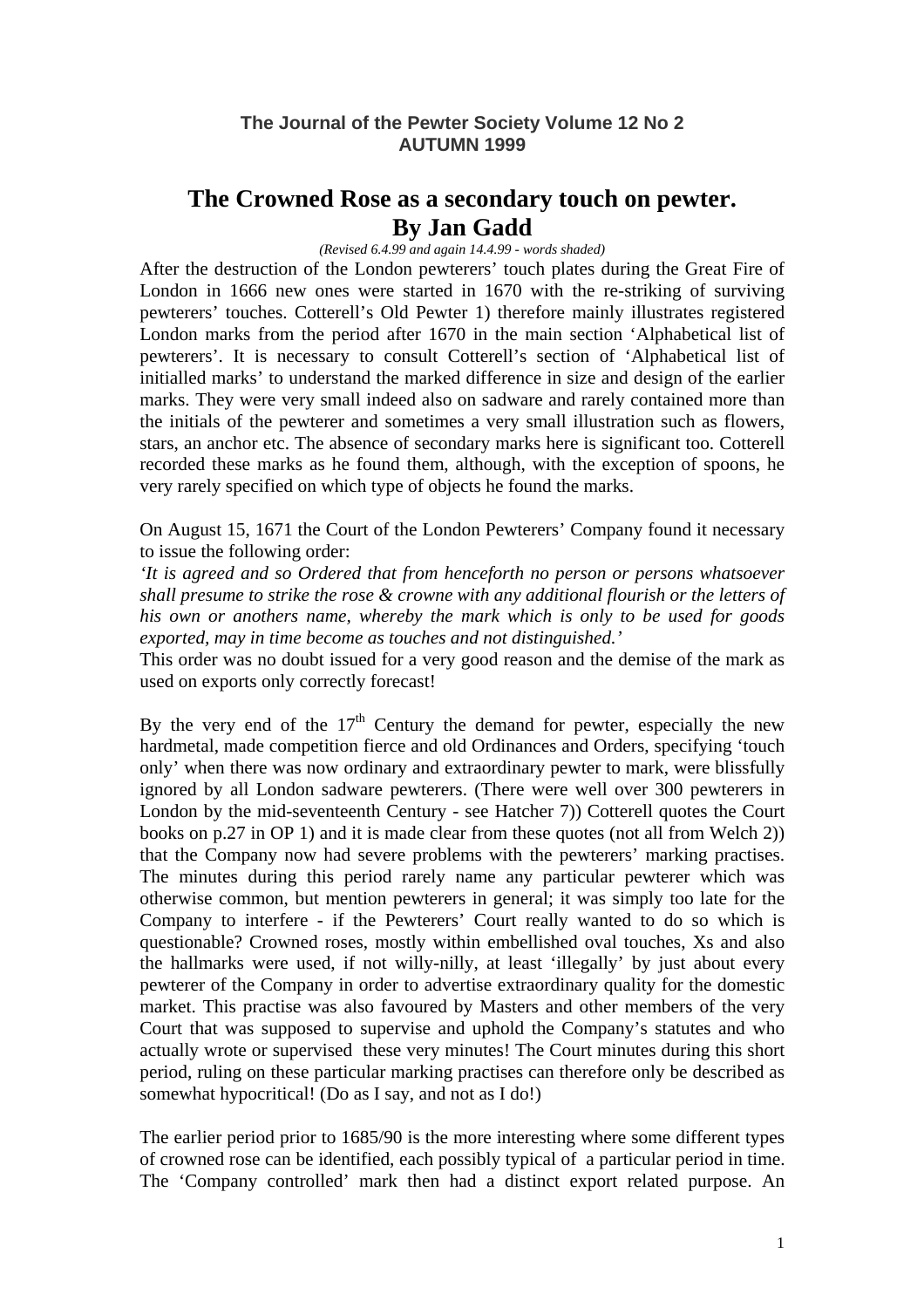attempt is made here to put these crowned rose marks into some sort of chronological order with a  $16<sup>th</sup>$  Century (or earlier) start. The first mention of the mark on English pewter abroad is probably in the magistrates court books of Antwerp in November, 1523. The pewterers there had copied the mark 'as it otherwise rendered their pewter unsaleable' against the English (p.4, Journal Spring-95). It quickly spread to Mechelen, Ghent and into today's Holland.

Below are some recorded versions of the crowned rose:

# **Crowned rose on exports to the Netherlands during the early 16th Century or earlier.**

Flemish documentary evidence only exists here. It is entirely possible, of course, that this mark was also used on other English exports, although no evidence on actual objects seems to have survived.

## **Crowned rose with the King's initials flanking the rose (the royal badge).**

The above version has been found on exported sadware. A broad rimmed dish with bossed (now levelled) base and a broadrimmed plate, both with Swedish provenance, are illustrated and described here. This mark is proudly struck on the front of the rims but touches are on the back of these objects (see illustrations).





Dish showing the Royal Badge, in the author's collection.

The bossed dish (diam. 410 mm) has three owners' marks on the rim. The earliest one is a house mark and the others scratched or 'engraved' by different hands. Opposite is the royal badge of

King James I, here sharp struck (outline of touch follows contents of touch). This mark shows remarkable similarities with the mark on the broad rimmed plate below. The touch underneath the dish is too worn for any attempt at interpretation.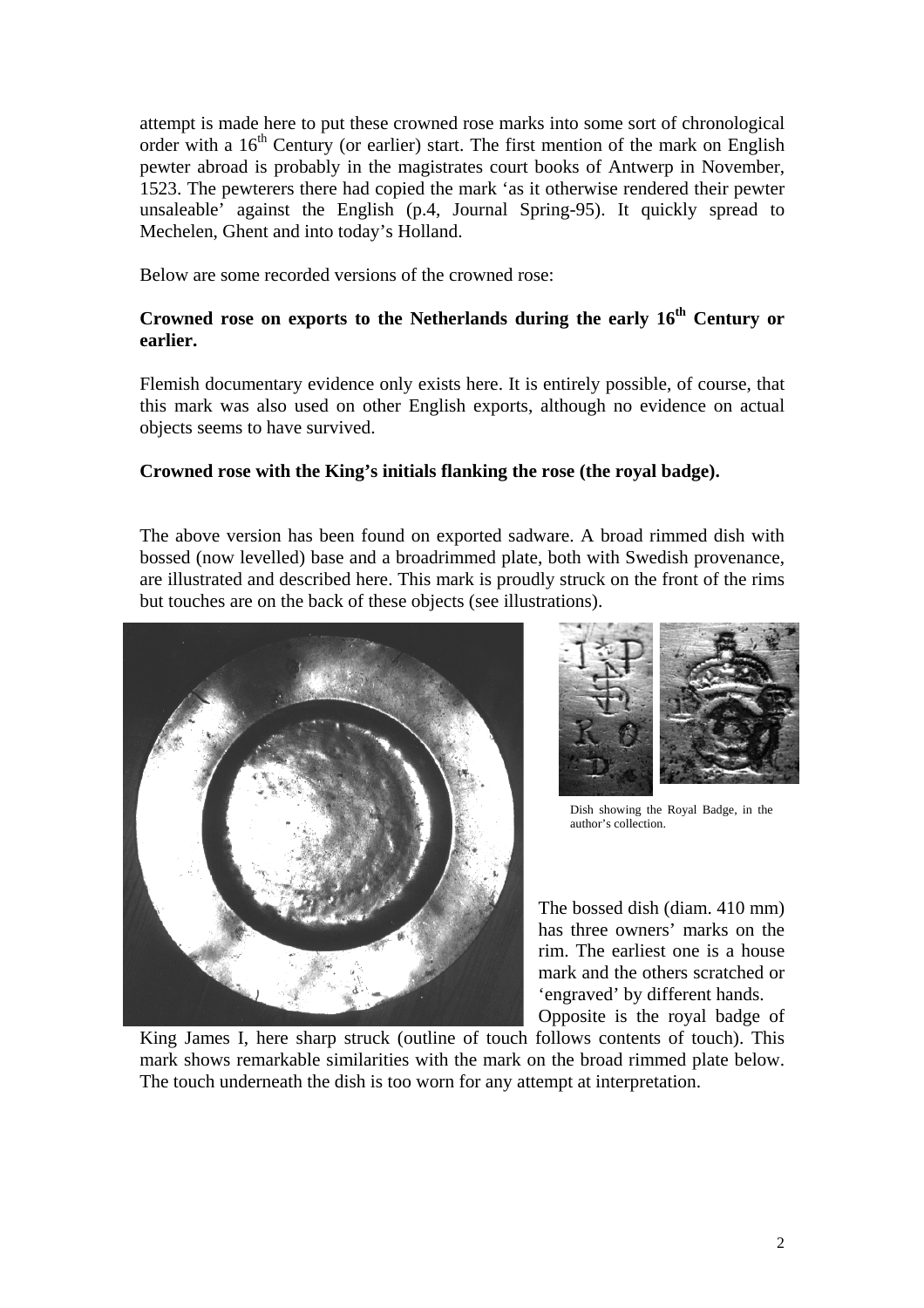



Touch and Royal badge on semi broadrim plate in the author's collection. The rubbing (top right) is MPM 5879a.

The plate (diam. 223 mm) was excavated from the River Göta Älv near Trollhättan some 30 miles upstream from Gothenburg and has a Swedish wedding engraving dated 1639 on the front rim. The initials are N DS and K OD with the typically split male and female surnames, perhaps Nils DavidsSon and Karin OlsDotter. Opposite the engraving on the front rim is the Royal badge of King Charles I in an oval touch within a beaded border, with C and R flanking the crowned Tudor rose, the crown with the Royal orb. An almost identical touch is shown in MPM, No. 5879a, illustrated here, found on a rosewater dish and reported by A. Sutherland Graeme. The CW initialled touch, also within a beaded border on the back of the plate has not been identified. The mark, however, appears with a portcullis which is the mark of the City of Westminster. Many pewterers, although freemen of the London Company, have worked in Westminster over the years. Did they use the royal badge in addition to their touch during this period? The Pewterers' Company polltax list of 1641 4) gives all Company pewterers' parish addresses and two yeomen were resident in Westminster at that time; Thos. Johnson (OP 2639) of St Margrett and Thos. Fountaine of the same parish (not in OP). No 'CW' pewterer is listed with a Westminster address, however. This pewterer could have been dead by 1641 but might also have been a non-member of the Company. Only one pewterer with these initials appears on the Company's polltax list; Christopher Weale of the parish of Stepney (not in OP). The use of town initials in pewter marks is very unusual in English pewter. The letters 'CW' illustrated above with the portcullis could, however, be read as 'City of Westminster'.

The crowned rose is very carefully and well struck on both examples (and also on the rosewater dish which is made clear from the MPM rubbing), giving a full impression of the mark which is difficult with a large touch. Do these marks indicate a) an appointed 'Royal' pewterer, b) a pewterer working in Westminster or both (one of the touches is by the unidentified pewterer 'CW' with the portcullis mark), or c) a Company approved export mark of this period? Why was this mark struck on the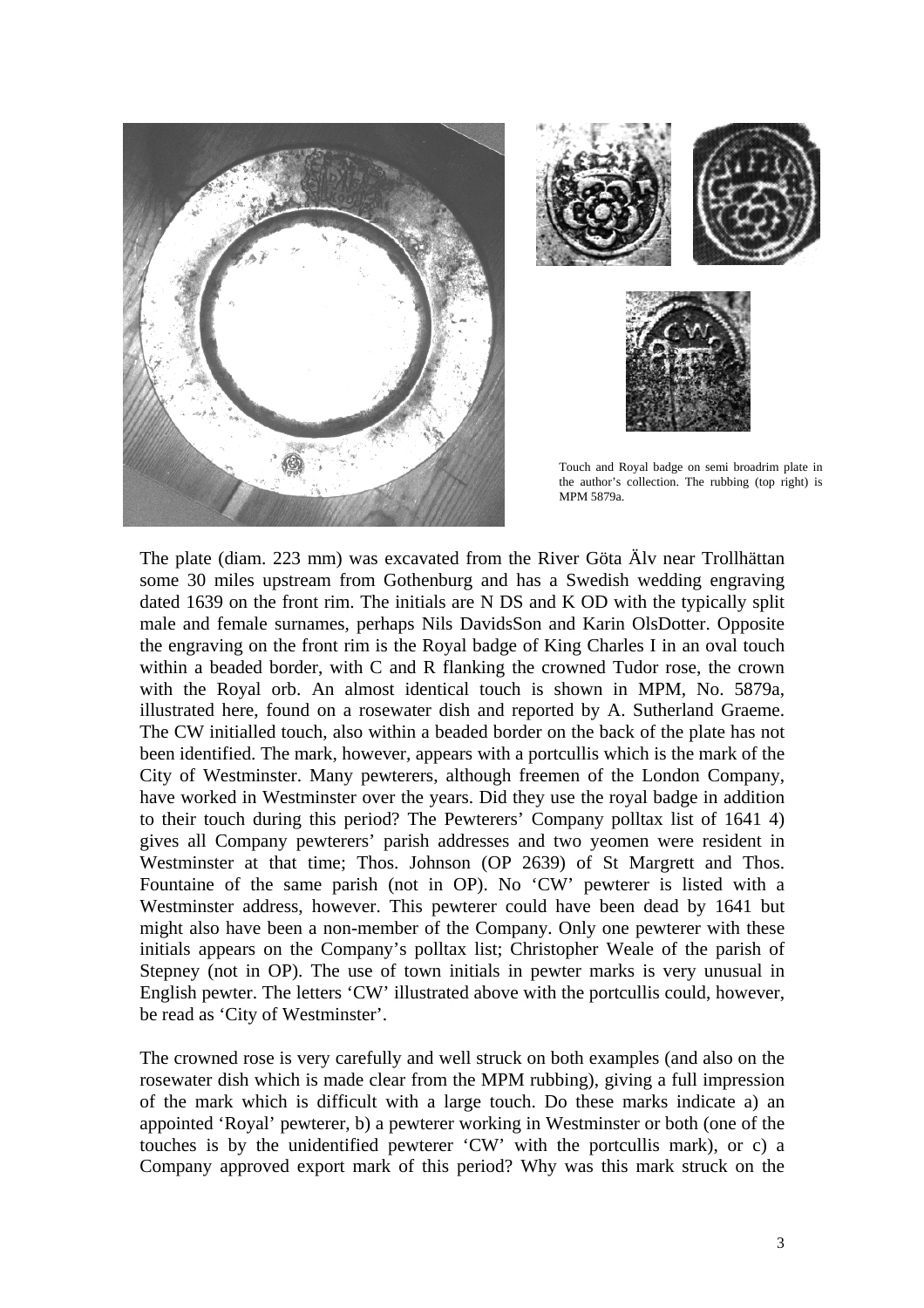front of the rim?

## **Crowned rose without initials, sharp struck (outline of touch follows outline of contents).**

This mark is frequently noted in Sweden and Norway on pewter exports from London from c. 1660 but could be somewhat earlier as it was found on a very early Kelk plate, c. 1640-50 in the Nordiska Museum in Stockholm. Nicholas Kelk's exports carried this mark which does not seem to appear on his domestic production. (See Sotheby Billingshurst catalogue June 16, 1998, lot No. 357.) This Kelk broad rimmed 26 cm



Nicholas Kelk's crowned rose and touch.

plate was here described as 'c. 1650 - 60' (but is probably some 10 - 20 years later) and had LTP touch only. An almost identical 26 cm broadrimmed

plate by Kelk delivered to the Swedish Royal Court of Queen Hedvig Eleonora and dated 1680 was on display at the June meeting in Stratford upon Avon and showed the above mark near his touch. Other pewterers using the sharp struck version of the crowned rose on exported pewter were William Hull (OP2459) (illustrated here) and Richard Allen (OP57), both with estimated dates of c. 1670 - 80.



William Hull's crowned rose.

## **Crowned rose with the pewterers' initials flanking the rose, sharp struck as above.**

Thomas Shakle's mark with his 'TS' is a good example here and is always found on his exported sadware (see MPM4207 showing a drawn example from a dish excavated at Port Royal). Johannes Gahlnbäck 3)has recorded and drawn the marks on many  $17<sup>th</sup>$  Century. London dishes, some 49 in total, (without giving sizes) in

a Moscow inventory after Sophija (died in 1704) and Theodosija (died 1713) Alexejewna and Peter and Johann

Alexejewitsch, the daughters and sons of Tsar Alexej Michailowitsch. Shakle was the main supplier, but other London pewterers are also listed here; John Shackle, Samuel

Jackson, Thomas Powell and one example by John French (illustrating a harp-touch different to the one in OP 1)). A photographic example of Thomas Shakle's crowned rose is illustrated here next to Gahlnbäcks drawn version. (Gahlnbäck's illustrator possibly made a mistake with the positioning of the petals of the rose here. Compare with the photograph and also with John Shakles crowned rose and see explanation of this feature below.) Objects by Thomas

Shakle are very rare in British collections and no objects at all seem to have been recorded by John Shakle and very few by Samuel Jackson - they might well have been exporting specialists like Thomas Shakle. Thomas Powell's touch or crowned rose do not appear on any of the Russian dishes, but his hallmarks appear on 14 of them together with either John Shakle's or Samuel Jackson's touches. This strongly suggests that Powell helped the Shakles out with a large export order.



Thomas Shakle's export mark on Swedish and Russian exported dishes.



Samuel Jackson and John Shakle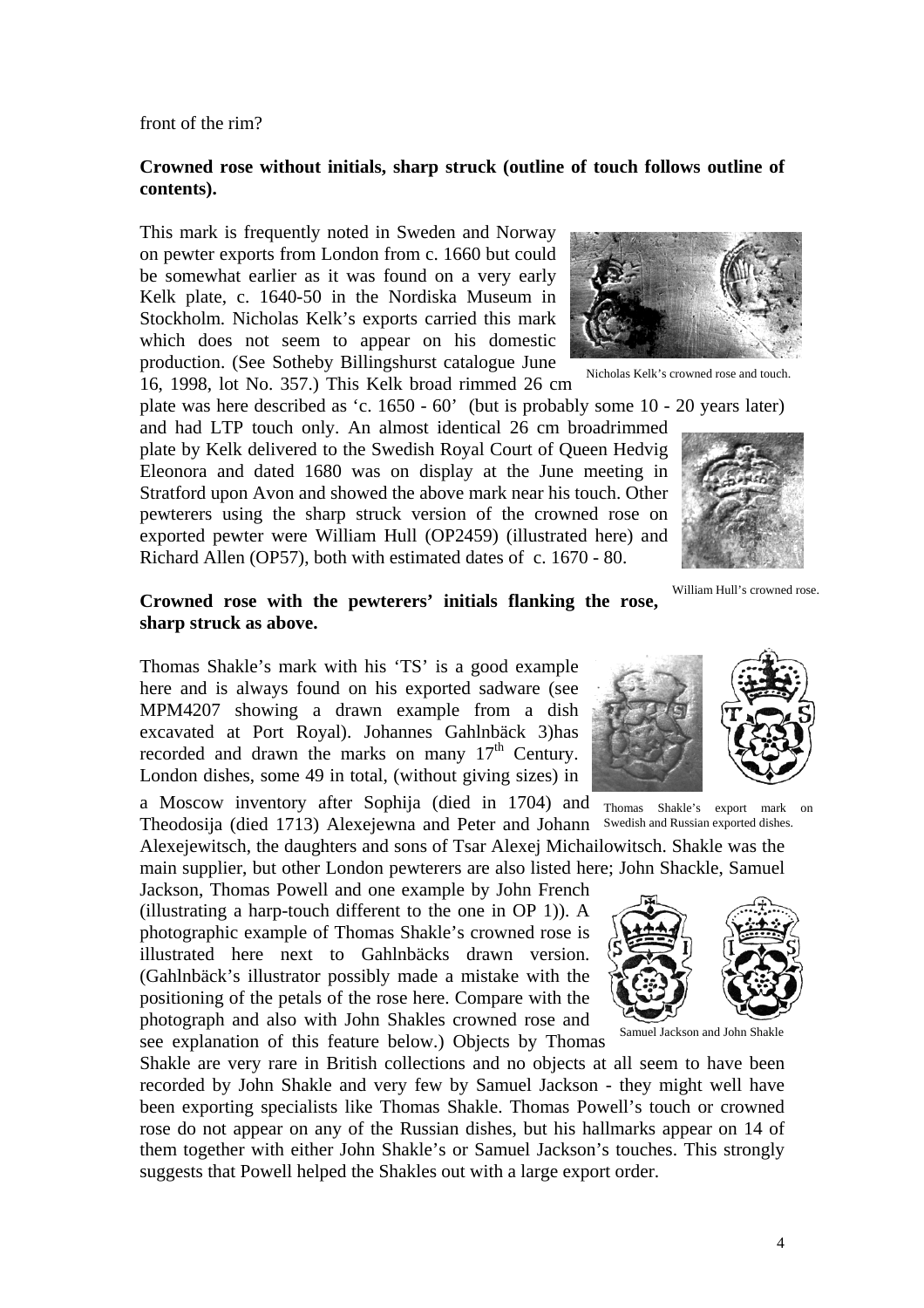Some evidence exists that provincial pewterers too used the sharp struck crowned rose on their exports. If this was for the same reasons the Dutch, Danish and other pewterers on the receiving end of London exports used the mark is open to discussion. The crowned rose was, however, a well respected quality symbol all over



Europe. The mark illustrated here shows the initials '?S' flanking the rose and was struck by one of the Newcastle pewterers Francis or Henry Salkeld.

Sharp struck rose and crown mark by Salkeld of Newcastle on a hammered, triple reeded dish, diam. 515 mm, in the Kaare Berntsen collection, Oslo.

## **Crowned rose from c. 1685 - 90 within a shaped touch, with or without the pewterers' initials flanking the rose.**

Some features are similar to the above versions, but the crowned roses are not sharp struck. They were incorporated in mostly oval touches, often with additional ornamentation such as palm leaves, with names and initials and sometimes with 'London'. This is the later version, used by pewterers who thought it worthwhile to order such a touch which appears to be the overwhelming majority. This mark is now found on both domestic and exported pewter (as Cotterell was the first to record) and used to denote the better quality alloy, much the same as the mark was used by domestic pewterers on English export markets in answer to the 'English threat'!



Gabriel Grunwin's unrecorded export marks with the new style of crowned rose with 'London' approved by the Company from December, 1690 also for domestic use.

Some pewterers' marks, however, have been recorded from this later period illustrating the continued use of a *special* crowned rose, exclusively used on exported goods. One such pewterer is Gabriel (Gabriell) Grunwin of London (OP2039), with a livery date of April 13, 1693. The set of marks illustrated here are from a massive triple reeded, deep and hammered charger of superb quality in the collection of Kaare Berntsen of Oslo. The marks too are superb and very well engraved indeed and not previously recorded. The 1694 date in the crowned rose mark is either the year the touch was ordered or a celebration of one office or another?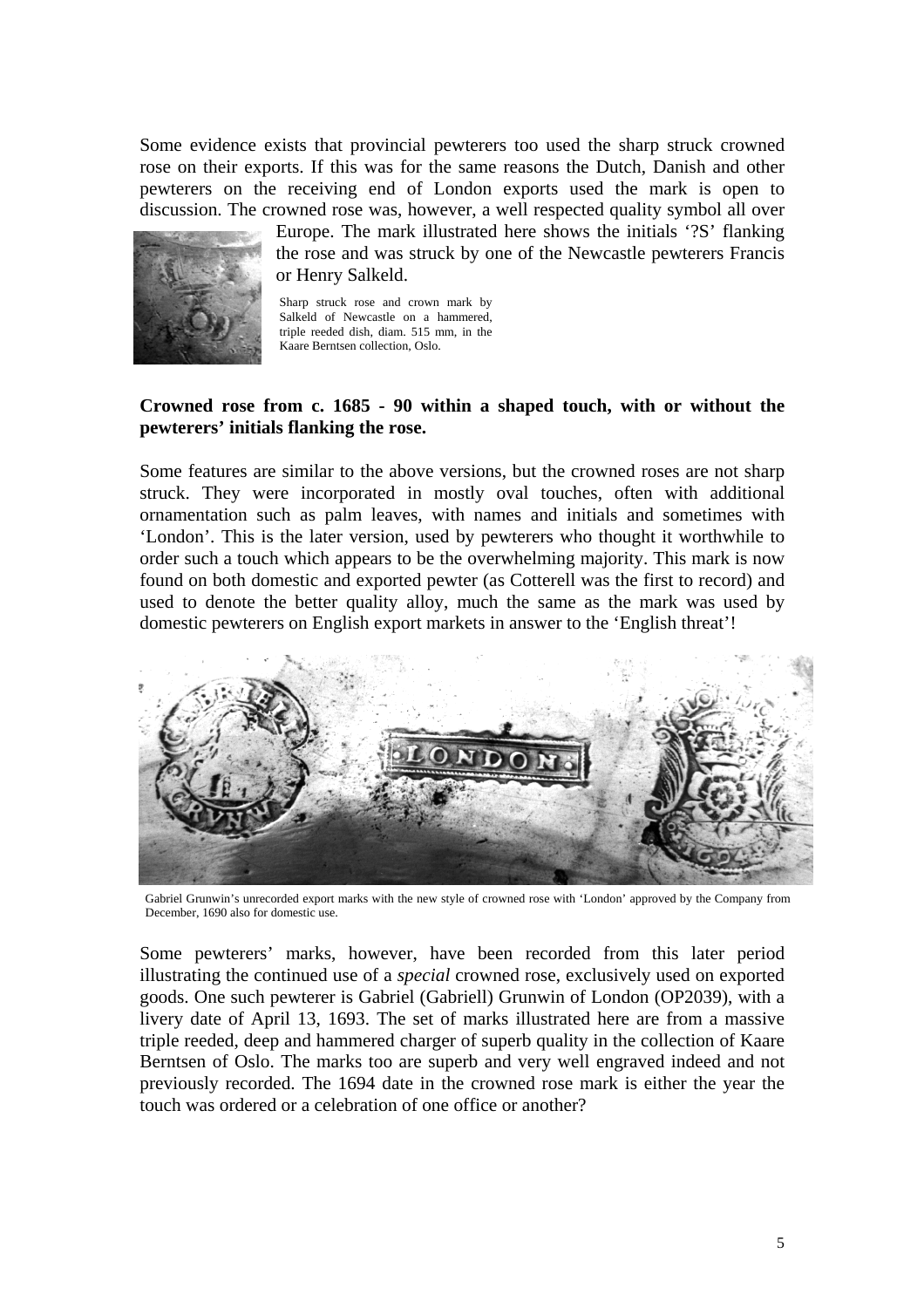Richard Smith (OP4 and MPM 4374) used two different crowned rose marks. One is typical of the period and was possibly intended for use on pewter for the home market. The one illustrated here is of the earlier sharp-struck type with a split Lon-don flanking the rose.

The tradition of using a crowned rose mark exclusively on exported sadware carried on well into the  $18<sup>th</sup>$  Century. The illustrated mark by George Grenfell of London (OP1994) was recorded on a c. 1760- 70 plate with American provenance in the collection of Jeffrey O'Connor. The prominence of the actual motif of the crowned rose is further reduced during this late period in favour of advertising content. Touches were, however, still made at some considerable cost to the pewterer and struck on their export ware which is probably significant and an attempted explanation will be found in the conclusion below. Like some other Grenfell touches, this one is

very well engraved by a master engraver.



Richard Smith's export mark.



George Grenfell's crowned rose mark, used on his exported sadware.

#### **Crowned rose mark other than the ones listed above.**

Colonel John Shorey used a crowned rose touch that can be assumed to be an export touch for the simple reason that it has only been recorded on pewter found abroad. This mark shows the royal initials 'WR' flanking the rose, and 'London' in an integrated label below. Six examples have been recorded recently in Sweden and the illustrated mark is from a pair of triple reeded, diameter 216 mm (8½') plates in the author's collection. This mark, however, may well

be John Shorey's own idea of celebrating the coronation of William John Shorey's WR-mark found III in 1689, or simply an export touch marking his best export ware on his exported sadware. during the reign of the monarch?

#### **Orientation of the petals in the Tudor rose**

English 'Tudor' pewter roses are invariably 'double' with five petals in each row. Some 75% of examples in OP show a single petal at 12 o'clock as can be seen on Gahlnbäck's drawn TS mark above (and on the rose in the Society's emblem). The other drawn crowned roses above by SI and IS has the *space* between two petals at 12 o'clock which is much less common. Gahlnbäck's illustrator has possibly mixed up the initials IS and TS as Thomas Shakle's rose has this less common feature as can be seen on the photograph. The IS crown too is closer to Thomas Shakle's crown. (It all goes to show the obvious advantages of photographic reproductions of marks!) The above feature is a good method of eliminating rather than identifying a particular rose and therefore a pewterer.

#### **Conclusion**

The background to Royal iconography such as the Tudor rose found on Royal charters of Guilds and other organisations has been researched by Dr Elisabeth Danbury with reference to the charters of Doncaster 5):

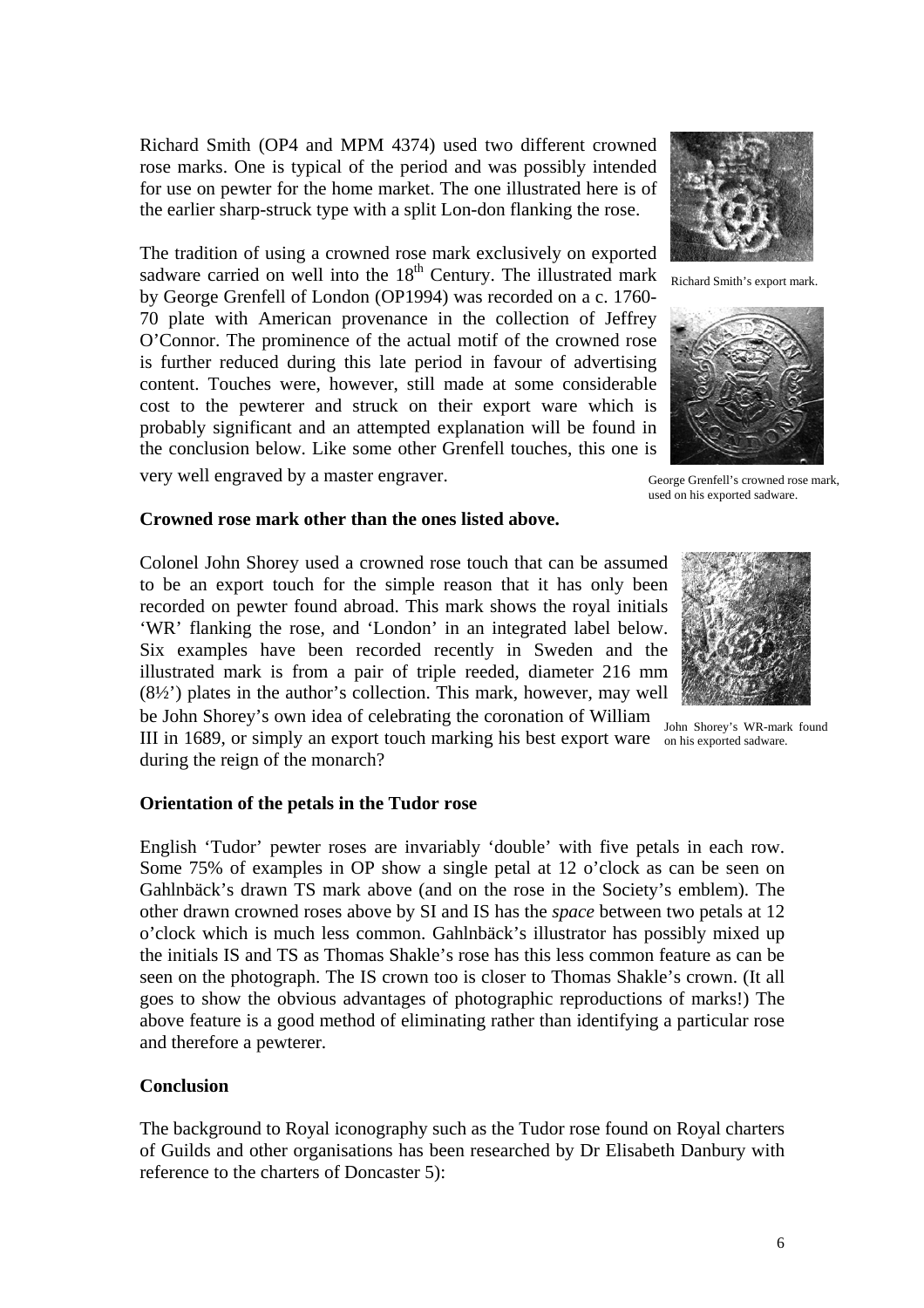'It was seen as necessary to immortalise the community receiving a royal grant, as well as the sovereign who had bestowed it. However, under the Tudor monarchs, the emphasis of the decoration [on charters] was to honour the crown more than the recipients of royal favour'

It is possible that this courtesy towards the crown was extended also to include the marking of the best and exported pewter with the royal badge from the Tudor period of Henry VII, and was for this reason struck on the front rim of sadware as illustrated above. If this marking practise co-coincided with the Company's third Royal Charter of 1504, it would then explain the Antwerp court case episode of 1523.

The Pewterers' Court order of 1564 concerning the use of the Crowned rose has been interpreted differently by Cotterell, Ingleby Wood and John Hatcher. The relevant sentence from Welch Vol I, p. 240 is quoted here:

'And that no man shall geue for his proper marck or touch the Rose and crown with letters nor otherwise, but only to hym to whome it is geuven by the felowship.'

Cotterell elaborates on the restrictions of the mark for use in touches (OP p. 47). Discussing the much later use in Scotland of the crowned rose, Ingelby Wood states in 1904 (p. 153) that 'It was placed upon the ware by the craftsman himself, and not as was the case in London by an official of the company.' He also states that '…but never to have indicated in that country [Scotland], as it did in England, that the piece of ware upon which it was stamped had passed the assayer of the company.' He may have had some other source for these statements (not referred to) or simply overemphasised some aspects of the London Court order. John Hatcher states (p. 184) that '…in 1564 the Rose and Crown was an additional mark used by the London Company to denote ware of exceptional quality, and that the right to strike it was, at this time, [important remark] a jealously guarded privilege awarded by the fellowship to a limited number of deserving manufacturers.' None of the above writers seem to have had the opportunity to identify and examine or even refer to actual examples of pewter carrying this mark, from the period of 1564 until some years after 1671 (which is the date of the order quoted in the second paragraph of this article, here restricting the use of the crowned rose 'to be used on goods exported').

All exported London pewter carrying the crowned rose mark examined and recorded by the author was made by important merchant pewterers, all of them sadware manufacturers. Several plates and dishes by such pewterers from the collection of the Nordiska Museum in Stockholm were on view during the Pewter Society's summer meeting 1998 mentioned above. Identified pewterers of the above period are Samuel Jackson (OP2564), Nicholas Kelk (OP2704) and William Hulls (MPM 2460a), all Court members and therefore members of an inner circle of pewterers. They did, of course, award themselves the exclusive right to the use of this mark - there was no higher authority in the 'fellowship', after all. It is also important here to consider the hierarchy within the Pewterers Company. The upper echelon (and also the larger group) were the sadware manufacturers or hammer men and they sometimes closed ranks against the hollow-ware men or triflers which is illustrated in a Court book entry of 1640. King Charles' I gift of £200 per annum for the Company's poor was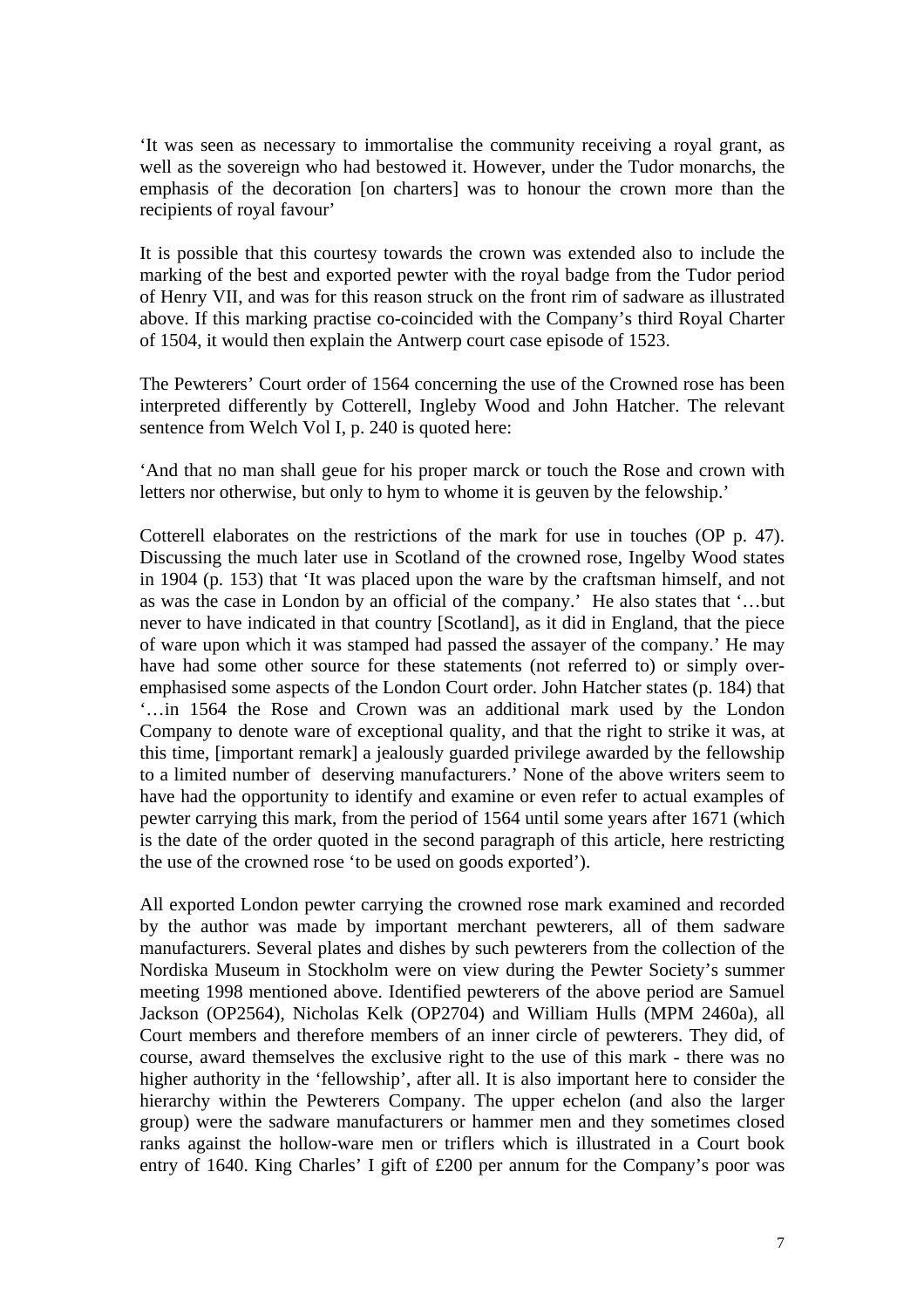originally claimed by the hammer men exclusively for themselves. At a Court meeting, however, a show of hands decided that the grant was intended for the poor of the Company generally (Welch II, p. 104).

It is not clear when marking of pewter started in London, but it would appear that the early marks were hammers and crowned hammers like in the early French and Flemish pewtering regions. Welch 6) refers to such touches (Vol I, p. 251) in 1565-66 when the Pewterers' Court decided on the future of one 'Touche of the hamer and the crowne' which originally belonged to a pewterer of an earlier generation. Scottish pewter was also marked with the crowned hammer during the  $16<sup>th</sup>$  Century, confirmed by an act of the Scots Parliament, James VI. 1567. (Ingleby Wood, 7), pp. 145-146).

The marking of *hollow ware* started with the Henry VII statute, passed by Parliament in 1504. This was in connection with an attempt to standardise the lay metal alloy in the whole of England and the City of London standard was to be adopted everywhere. The marking was a logical step here to identify the pewterer. It was in the King's interest for the pewterers to use as much tin from the Royal mines as possible, of course. (Welch I, pp. 93-97 - who remarks on p. 94 on the importance of the statute and the compulsory marking of all *vessels* of pewter.) Many of the major European pewterers' guilds emerged from founders' guilds, common in northern Europe. Others emerged as general craft guilds from the earlier affiliation with religious orders, such as the Brotherhood of St Eloi, the saint with the hammer. It is not clear what preceded the London pewterers' guild. The London Blacksmiths' Company used the crowned hammer mark for proving guns in the  $16<sup>th</sup>$  Century. It is interesting to speculate that there might have been a common background prior to 1348 for these two categories of hammermen.

From the early recorded appearance in Antwerp in 1523 *as a mark of quality indicating best, lead free pewter* (not yet verified from English sources) it would appear that the crowned rose mark became well established as a London export mark from this early period on, no doubt also insisted upon by foreign importers and merchants. Legislation as to the appearance and restrictive use of the mark was therefore important for the Company.

There seems to be a distinct succession in the change of style of this mark as has been illustrated above. The last decade of the  $17<sup>th</sup>$  Century, however, weakened the Company's total control of the image and the representation of this their 'own' crowned rose mark and therefore also their restrictions as to its use. The sudden surge in pewter demand during the decades following the Great Fire of London and the subsequent increase in the number of pewterers competing to fulfil this demand, is probably responsible for this lax attitude of the Company's Court towards the liverymen, especially the hammermen, breaking the marking rules during the period from c. 1685. Versions of the mark are now found on domestic pewter as well, always on sadware and always marking the best alloy, exactly the same as was the earlier marking tradition on the exported pewter.

The problem during the latter third of the  $17<sup>th</sup>$  Century in London of visually distinguishing between two different alloy qualities of sadware must also have played a major role in the relaxation of these marking rules as is made clear from the minutes